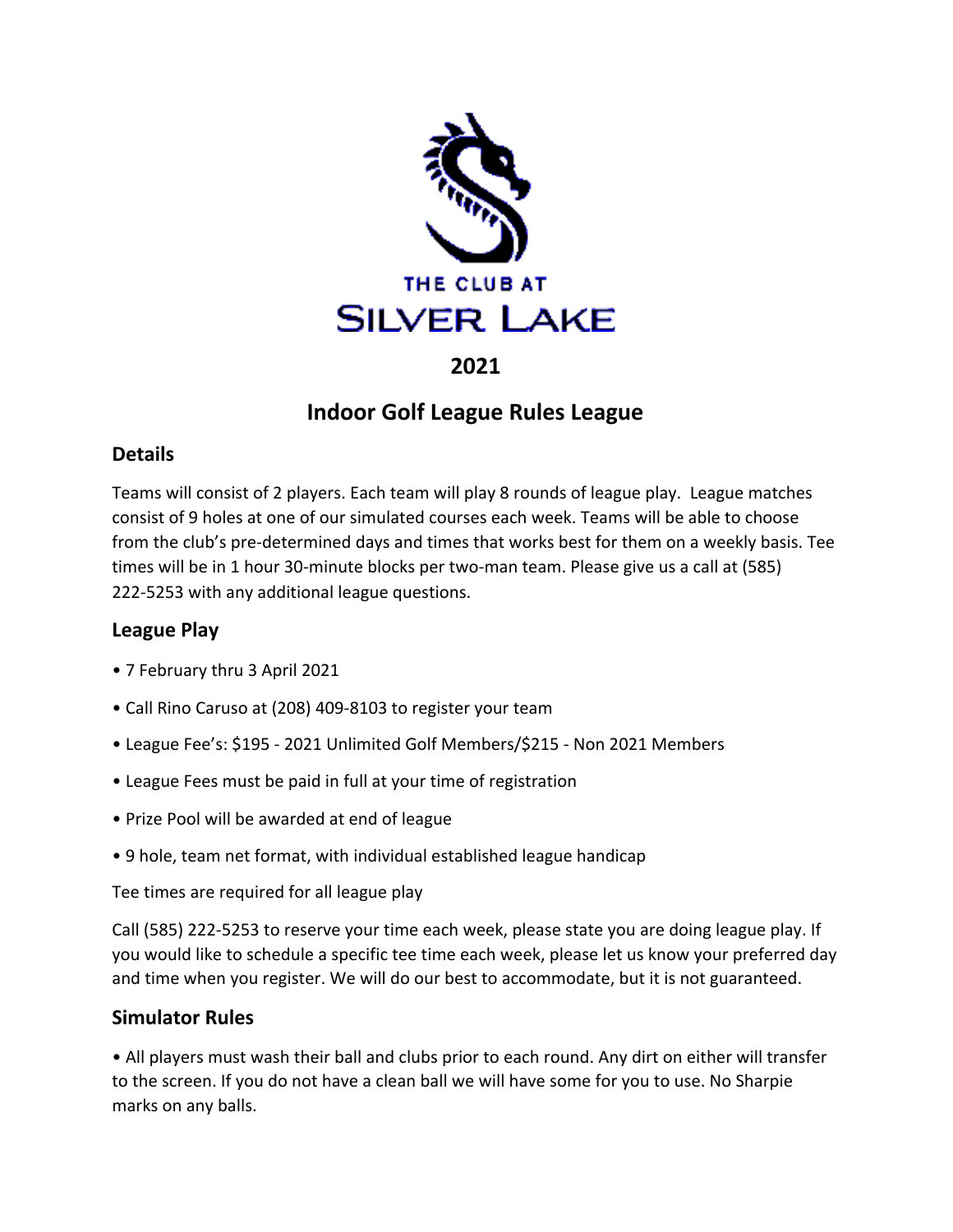- No cleats may be worn while using the simulator.
- No food or drink in the hitting area.
- Only hit from the designated hitting area.
- Must be at least 12 years of age to play.

### **Handicapping**

• Handicap will be established after your first two rounds. They will continue to be adjusted every 2 rounds throughout the season. Once your team establishes a handicap after 6 rounds it will remain throughout the rest of the rounds.

• Handicaps are based on league rounds only.

#### **Teams**

- Teams will be made up of two players.
- Each team will play one 9-hole round. League rounds may be played at any time but must be completed by the deadline provided.

## **Matches/Time Limits**

• A minimum of (1) 9-hole round will be scheduled each week.

• Players can play as far as 3 rounds ahead. Example: Gregory needs to go out of town and will not have access to the Simulator for 3 weeks. He could play those rounds before he leaves to stay current. He CAN NOT make the rounds up after those rounds are closed.

• Group of 2 (One Team): One Hour to complete 9-hole round.

- Group of 4 (Two Teams): Two Hours to complete 9-hole round.
- Any holes not finished in that time will be given a triple bogey.

#### **Score Reporting**

• You are required to take a picture of your final scorecard for that week and text it to Rino @ (208) 409-8103.

#### **No Mulligan's will be permitted at any time**

• However, if the system has an error, please report to the staff member and they will set a mulligan for you. Scoring/Format